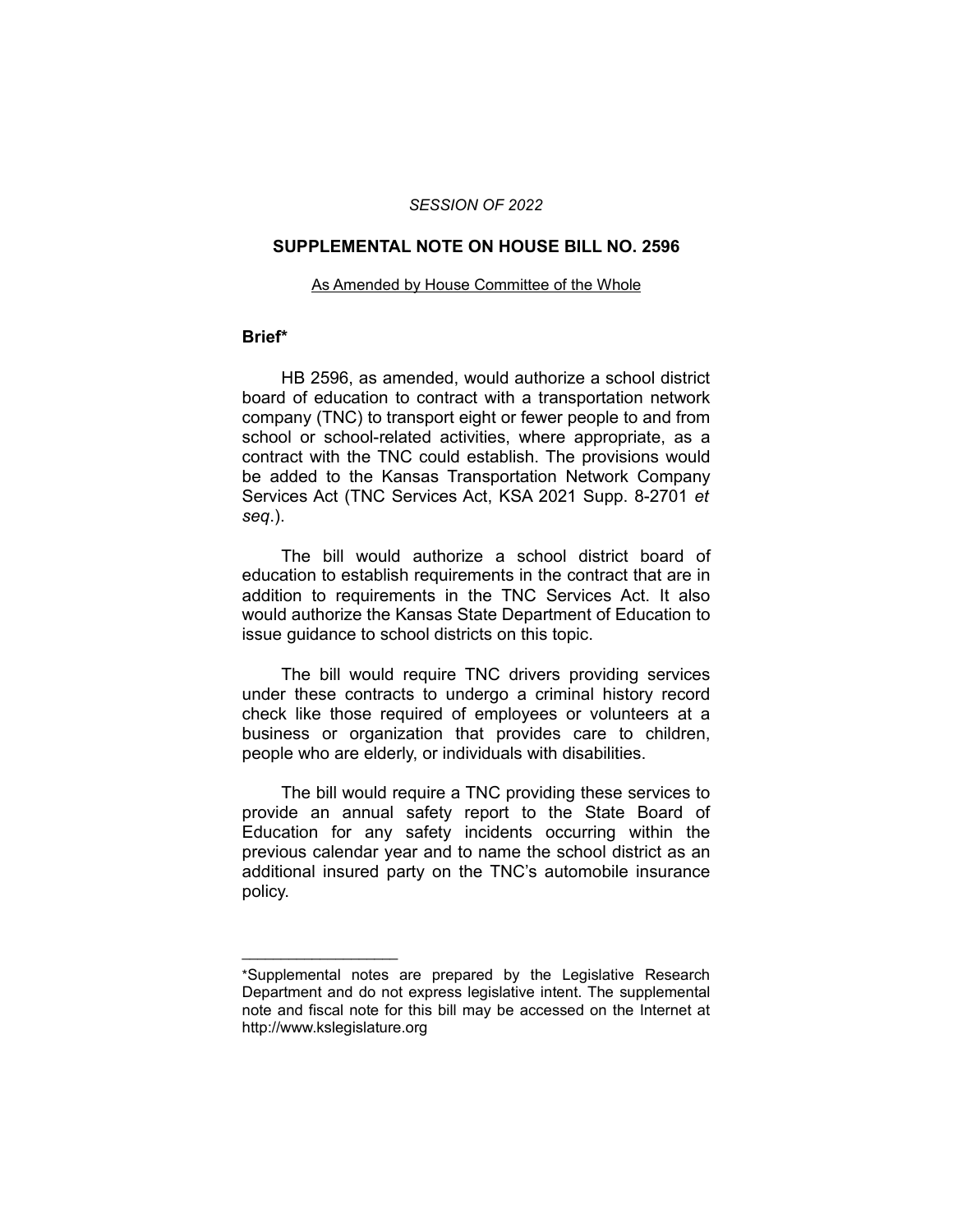The bill would specify the TNC Services Act and the contract between a TNC and a school district board of education would govern the services provided, and rules and regulations of the State Board of Education concerning the transportation of students would not apply.

The bill would require a board of education that contracts with a TNC to provide school transportation services to:

- Provide notice to a student's parent or guardian that the student will be riding with a TNC;
- Provide an annual disclaimer to the parent or guardian of a student who may be transported by a TNC, that the school district uses TNC services, and that the relationship between the school district and the TNC is governed by a contract and not the rules and regulations of the State Board of Education;
- Permit the parent or guardian to not allow such student to ride with a TNC; and
- Maintain insurance coverage for students transported by a TNC that covers students as though the students were in the care, custody, and control of the school district even when being transported by a TNC.

## **Background**

The bill was introduced by the House Committee on Transportation at the request of a representative of HopSkipDrive.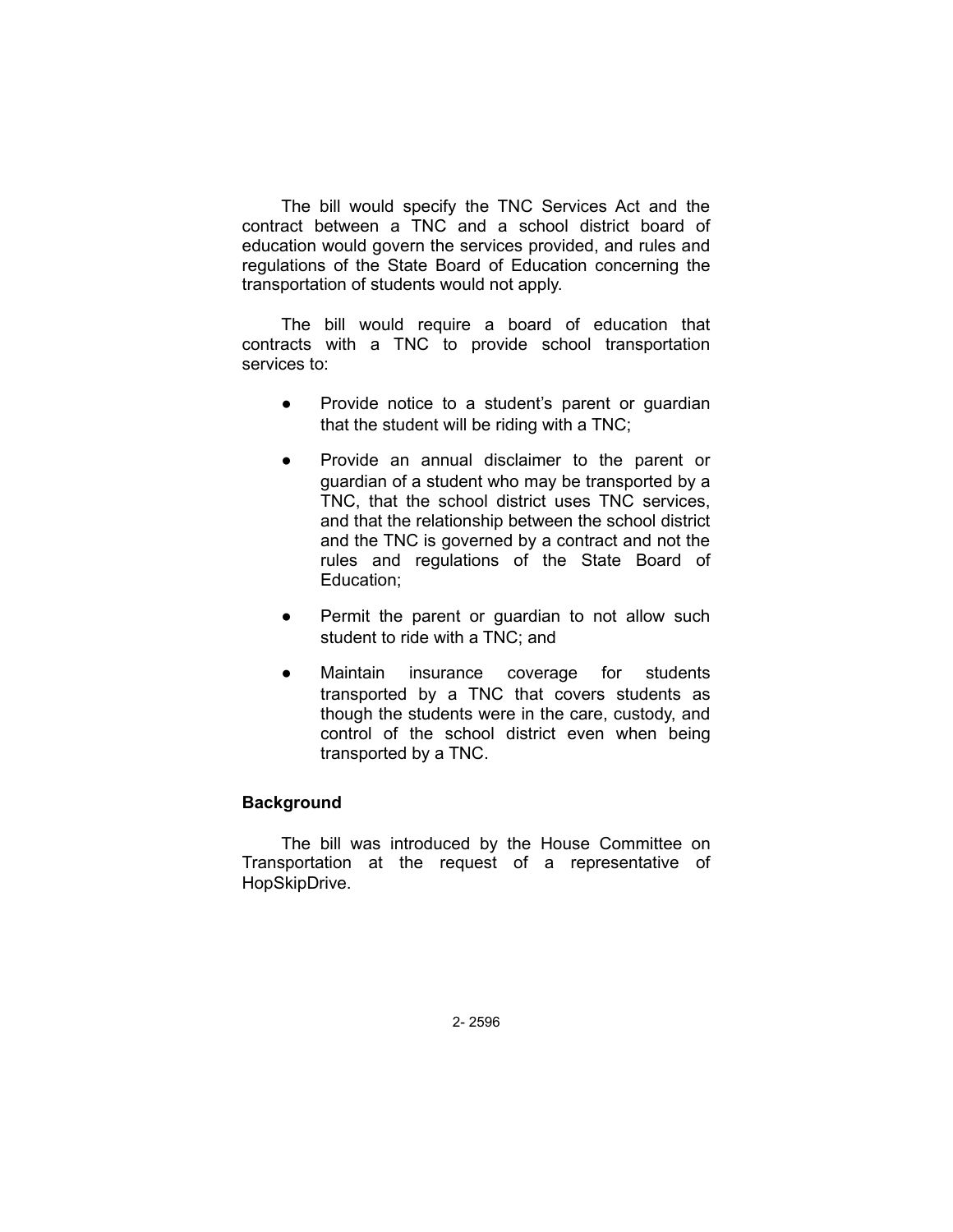# *House Committee on Transportation*

A representative of HopSkipDrive, a TNC, provided **proponent** testimony. The proponent noted requirements for drivers in the TNC Services Act and in company policies and stated certain department of education requirements the company had seen in various states are not applicable to TNC services. Written-only proponent testimony was provided by a representative of Aligned, described as a coalition of business leaders committed to improving education in Kansas.

A representative of United School Administrators of Kansas provided **opponent** testimony, stating concerns with safety and lack of Kansas State Department of Education oversight of the TNC services.

No other testimony was provided.

The House Committee amended the bill to authorize the Kansas State Department of Education to issue guidance to school districts contracting with a TNC and to require each TNC to provide an annual safety report to the State Board of Education.

## *House Committee of the Whole*

The House Committee of the Whole amended the bill to:

- Add requirements of a school district that contracts for school transportation services with a TNC, to include providing notices to parents, permitting a parent or guardian to not allow such student to ride with a TNC, and maintaining insurance that covers the students transported by the TNC, and
- Require the TNC to name its contracting school district as an additional insured party on its automobile insurance policy.